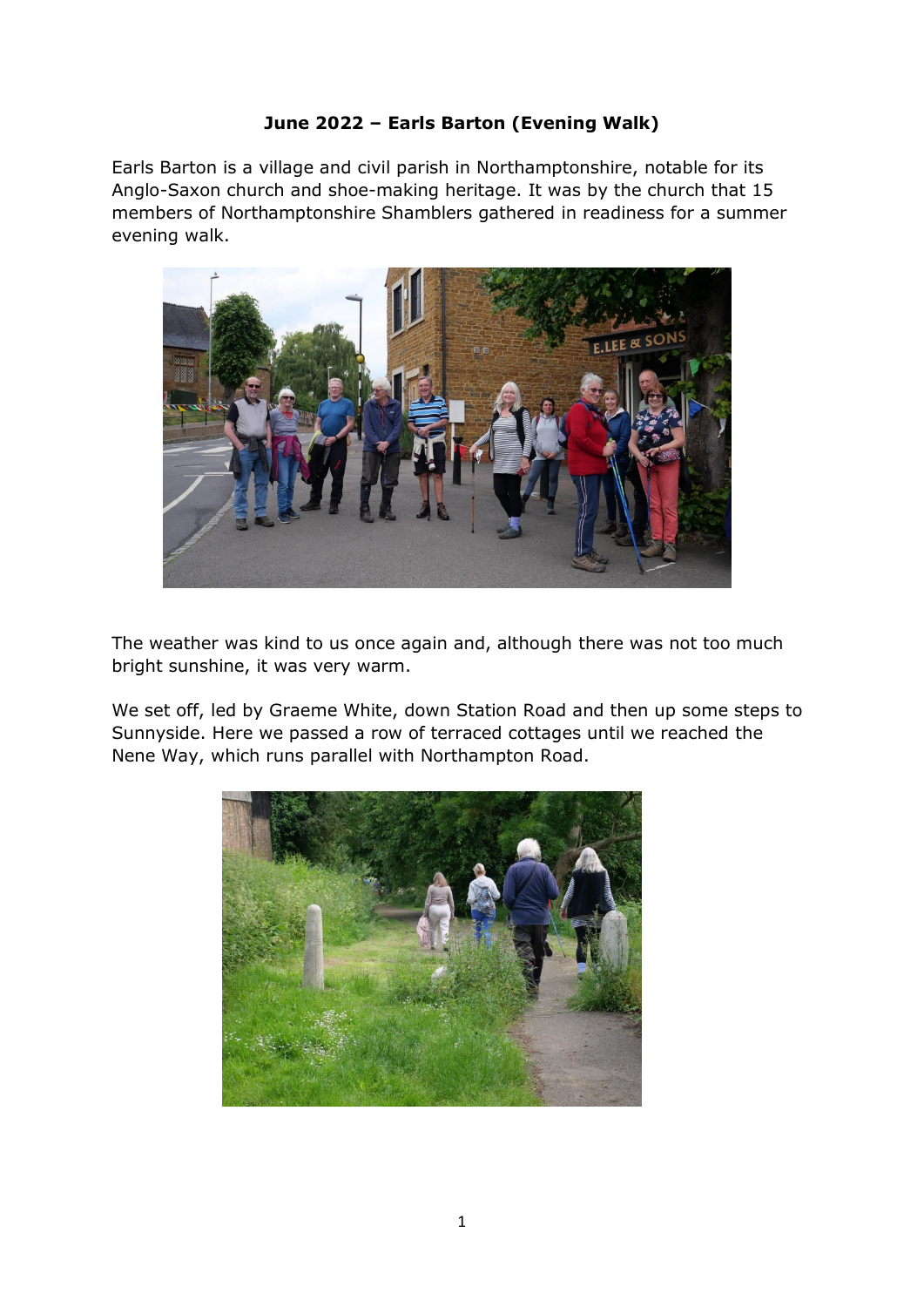After a while, we reached the pedestrian bridge over the A45, quite high and long but enabling us to pass over safely.



On reaching the other side, we walked through high hedges until we reached a track that took us to the old Earls Barton Quarry, which is now a haven for wildlife. Here we saw swans, an egret, lapwings and a couple of herons. It was a very peaceful setting.